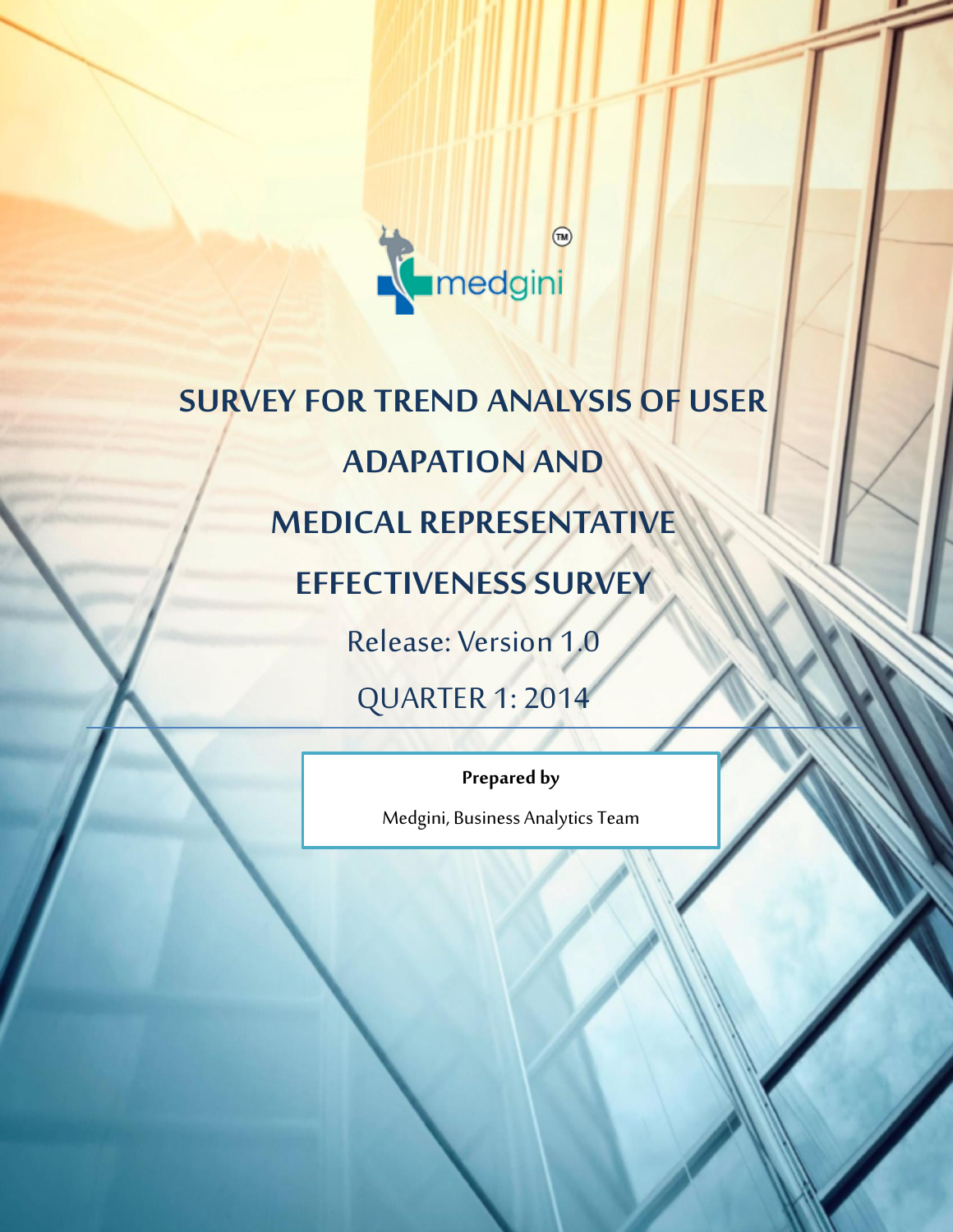#### **Introduction**

The objective of this research report is to provide you insights every quarter on Pharma Trade Industry Dynamics. The multifold outlook of Indian Pharma Industry is now looking for adaption to information technology, social mediaand computing technologies to study end user analytics which ultimatelyleads to improve sales

#### **Research Methodology**

- **Sample Selection :** All States | Geography : All India
- **Sample Size:** 500 | **Answered:** 300
- **Type of Respondents :**Wholesalers, Retailers
- **Duration:** Quarter 4 2013 (OCT-DEC'2013)

## **Key Findings**

- Maximum number of retail chemist shop owners use Basic Normal phones. **Smart phone count is**slowly increasing and we predict the same **to increase by 30% every year** which may lead to new way of communication to retail chemist in the form of Video/ MMS.
- Maximum count for people handling the shop is 2 to 4.This shows **maximum number of shops are managed with limited resources and eager to look for adapting to new technologies to perform their work efficiently.**
- Only Few Chemist receive mailers in the form of Post from Drug Marketing companies. This shows the **lack of information availability to the chemist regarding new launches, offers/ schemes/ bonuses etc.,**
- **80% of Retail Chemist are updated by MEDGINI on New Launches, Offers & Scheme.** Only 5% of the chemist receive updates by SMS directly from Drug marketing companies for New Launches, Offers/ Schemes/ Bonuses
- It is observed that about **40% of Medical Representatives visit medical shops and focus more on Doctors.**

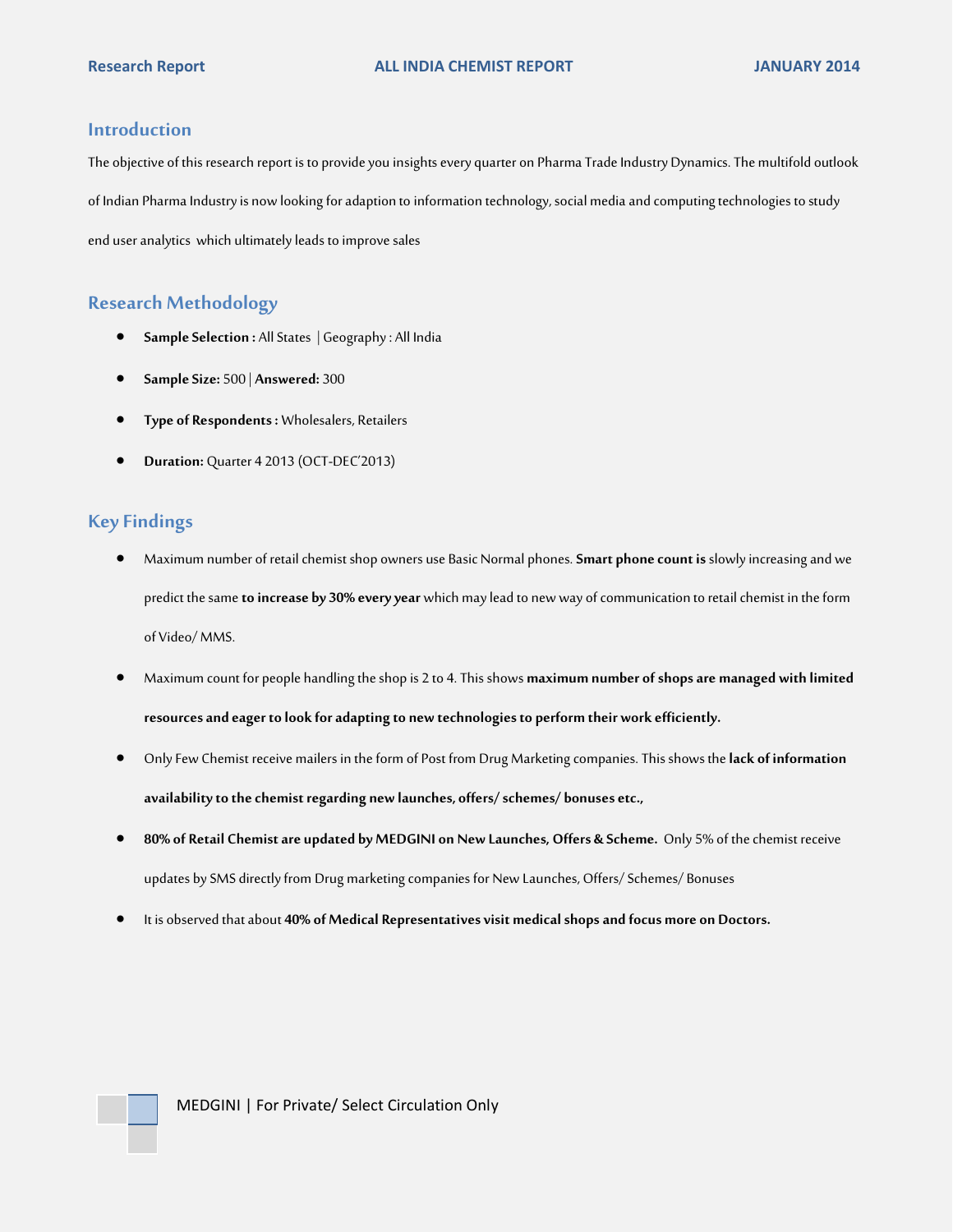## **1. What type of telephone do you use?**



# **2. How many individuals are in your Medical Shop?**



MEDGINI | For Private/ Select Circulation Only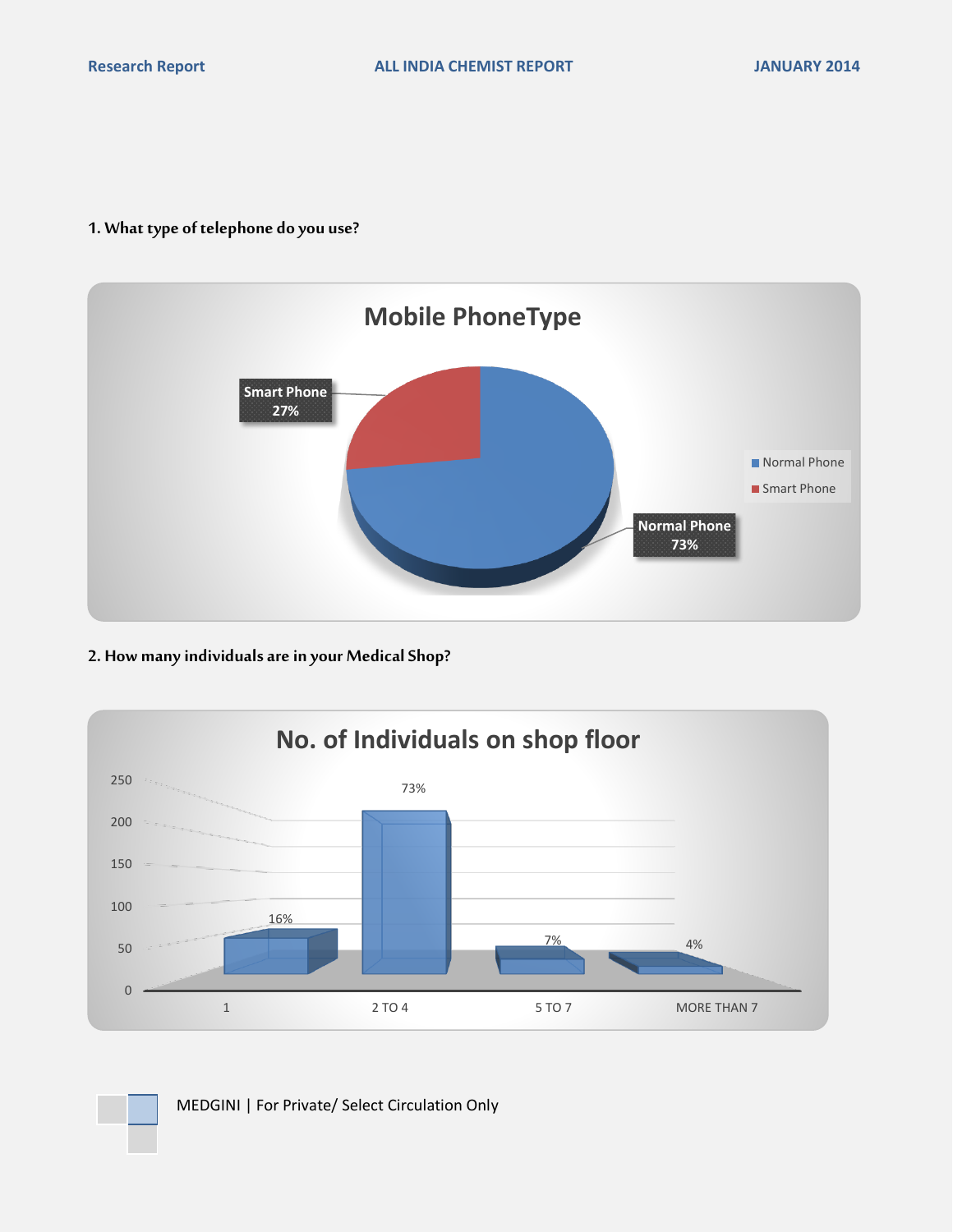## **3. Do you receive drug information mailers by post?**



**4. Do you get any SMS/ MMS from MEDGINI?**